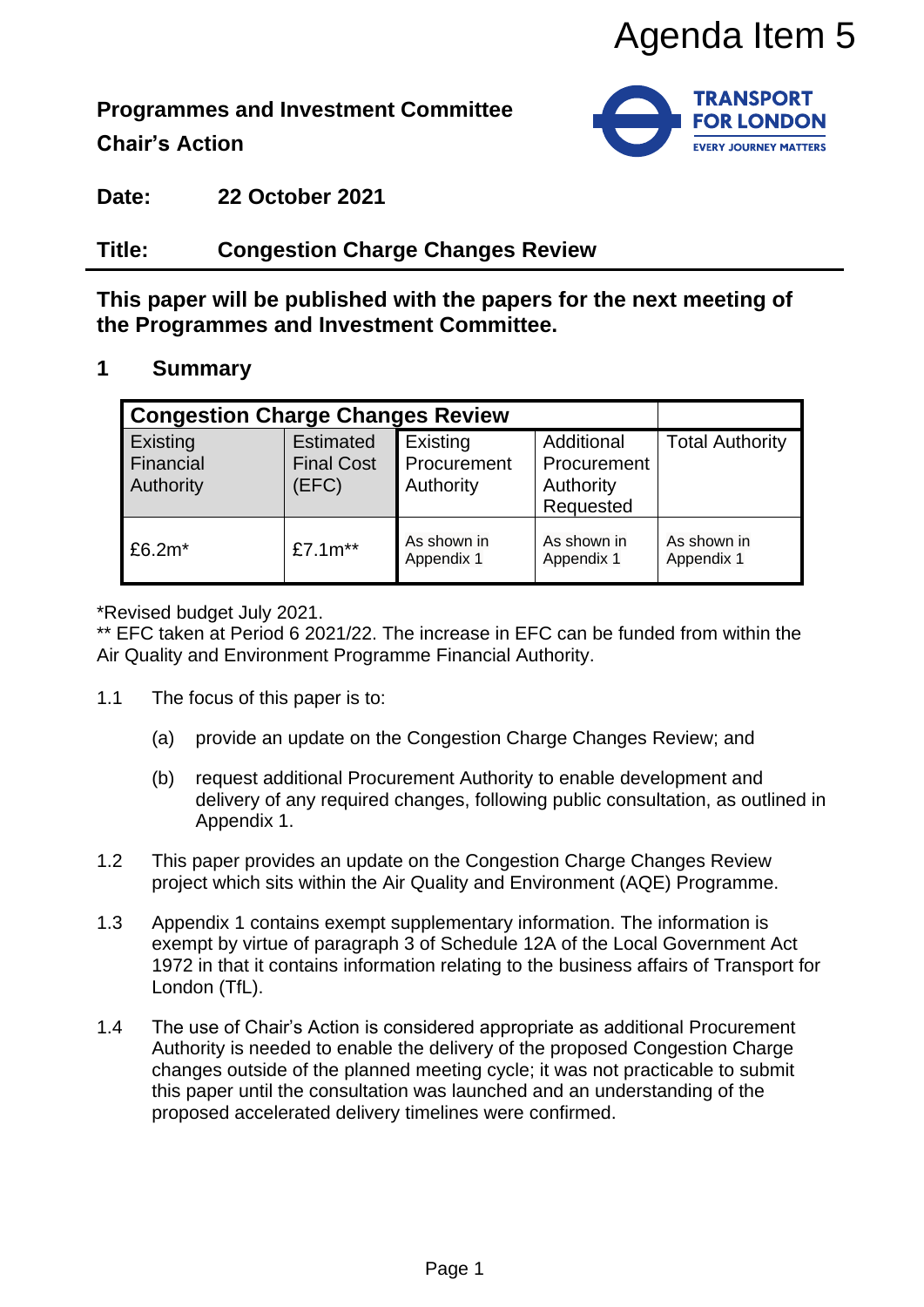1.5 The members of the Committee are asked to consider the proposal and provide Prof. Greg Clark CBE, as Chair, with their views on or before 12 noon on Wednesday 27 October 2021. The contents of this paper and the exercise of Chair's Action will be reported to the next meeting of the Committee.

### **2 Recommendations**

**2.1 The Chair of the Committee, in consultation with available Members, is asked to note the paper and the related information in Appendix 1, which is exempt from publication, and approve additional Procurement Authority in the sums requested in Appendix 1 to extend the contracts with Capita Business Services Ltd to develop the potential Congestion Charge changes.**

# **3 Background**

- 3.1 The Mayor's Transport Strategy (MTS) sets out two policies to reduce emissions from transport in London.
	- (a) Policy 6 states: The Mayor, through TfL and the boroughs, and working with stakeholders, will take action to reduce emissions – in particular diesel emissions – from vehicles on London's streets, to improve air quality and support London reaching compliance with UK and EU legal limits as soon as possible; and
	- (b) Policy 7 states: The Mayor, through TfL and the boroughs, and working with stakeholders, will seek to make London's transport network zero emission by 2050, contributing towards the creation of a zero carbon city, and also to deliver further improvements in air quality to help meet tighter air quality standards, including achieving a health-based target of 10µg/m3 for PM2.5 by 2030. In his 2021 election manifesto the Mayor made a further commitment to accelerate the zero carbon target; aiming for London to be carbon neutral by 2030.
- 3.2 TfL is also under a legal duty to take appropriate action to minimise road traffic accidents. This is supported by the Mayor's Vision Zero ambition to eliminate all death and serious injuries from London's transport network by 2014 (MTS Policy 11).
- 3.3 The Congestion Charge is one of the tools available to help manage demand for road space in central London. The MTS commits that TfL will keep the Congestion Charge under review to ensure its continued effectiveness in delivering the MTS.
- 3.4 In accordance with the condition in the May 2020 Government funding agreement and to address the transport challenges arising from the coronavirus pandemic, proposals for temporary changes to widen the scope and level of the Congestion Charge were taken forward and introduced on 22 June 2020. The temporary changes included increasing the charge level to £15, introducing evening, weekend and bank holiday charging and expanding reimbursements to protect vulnerable people from the risk of Covid-19.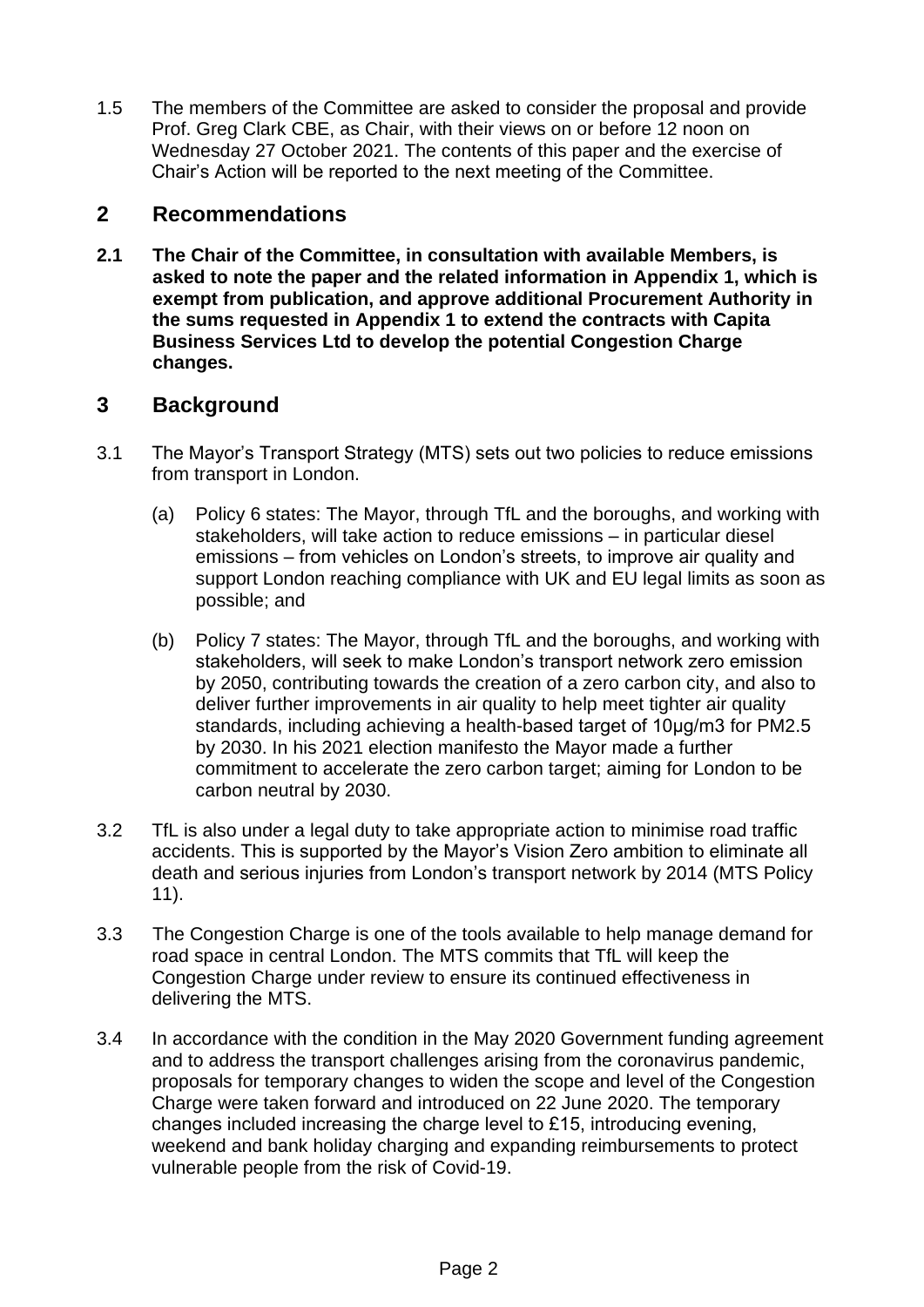- 3.5 Following the Government's announcement of the progression to Step 4 of the 'Roadmap out of lockdown' on 19 July 2021, TfL reviewed the transport challenges arising from the pandemic and identified that they were likely to persist beyond Step 4. The temporary changes to the Congestion Charge scheme remain a necessary response to these persistent challenges. They remain in place but continue to be kept under review.
- 3.6 Proposals to change the Congestion Charge on a permanent basis to achieve long-term MTS objectives and to ensure that the Congestion Charge continues to be effective in reducing traffic and congestion in central London have separately been developed and have recently been consulted on (consultation closed 6 October 2021). These proposed changes, if implemented, would replace the temporary changes should they still be in place at the time of proposed implementation (later this year for most of the proposed changes except charging hours and days which are proposed to come into effect on 28 February 2022).
- 3.7 The proposed changes being consulted upon are:
	- (a) a daily charge of £15;
	- (b) reducing the hours of operation from 07:00-22:00 each day, to between 07:00-18:00 Monday to Friday and between 12:00-18:00 at weekends and on bank holidays;
	- (c) there would be no charge between Christmas and the New Year's Day bank holiday;
	- (d) opening the 90 per cent discount for residents living in the Congestion Charge zone to new applicants;
	- (e) a deferred payment charge of £17.50 with the deadline for making payment three days after the day of travel;
	- (f) no discount for payments made by Auto Pay or Fleet Auto Pay; and
	- (g) retaining reimbursement arrangements which would apply in exceptional circumstances.

#### **Benefits of the proposals**

- 3.8 The new proposals are part of the commitment by the Mayor of London and TfL to reduce traffic and congestion in central London. This would improve London's air quality and encourage more journeys to be made by walking, cycling or public transport.
- 3.9 A £15 charge level is expected to reduce car kilometres in the Congestion Charge zone by around four per cent in the newly charged hours on weekdays and 15 per cent on weekends and bank holidays, compared to a situation where no changes were made to the pre-pandemic scheme. This is a significant reduction in an area where road space is heavily constrained, and demand is high.
- 3.10 The reduction in car usage is expected to result in an increase in sustainable travel to, within and from the Congestion Charge zone with around 6,000 new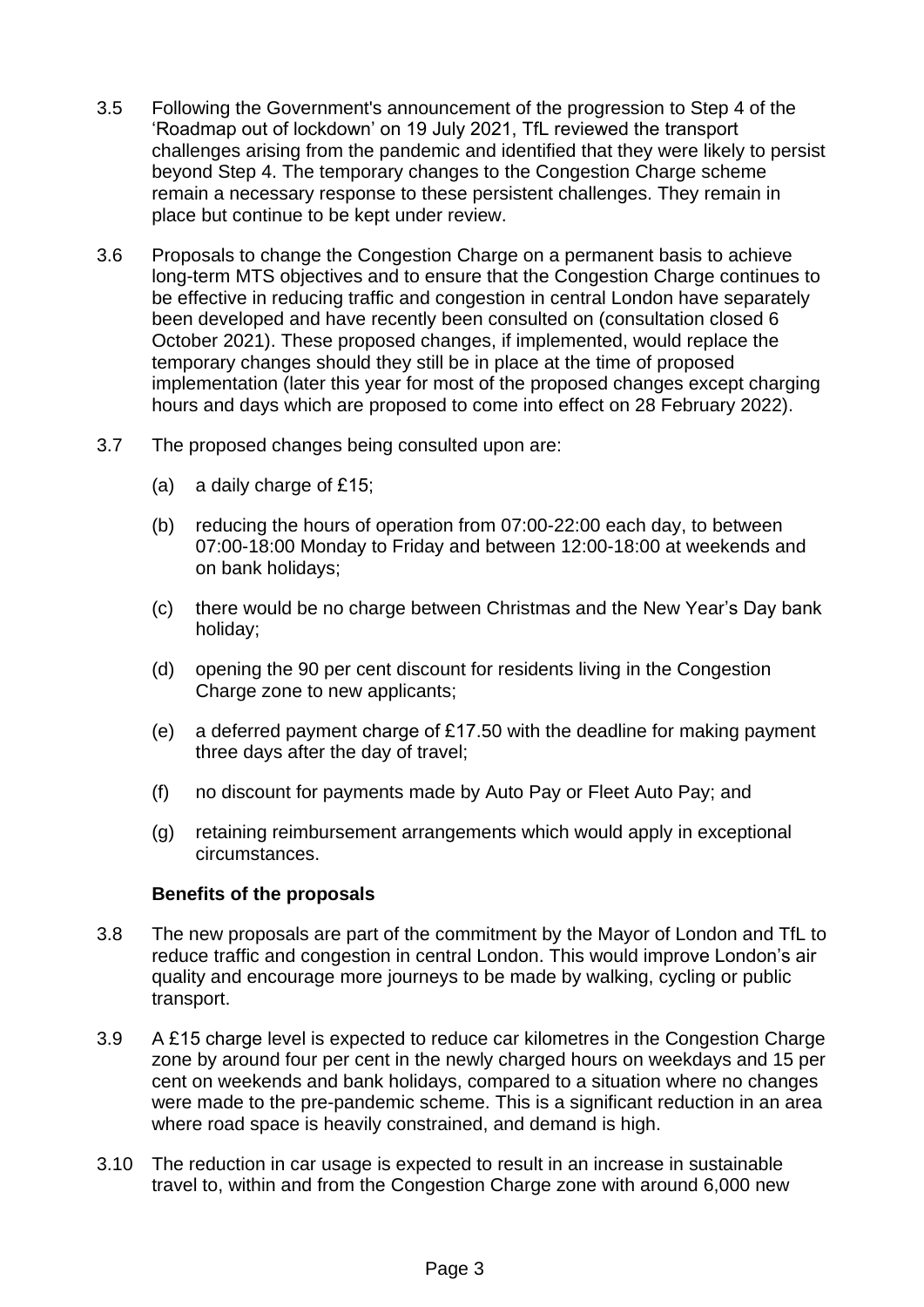trips made by public transport and 2,000 new walking and cycling trips made each weekday and around 8,000 new public transport trips and 3,000 walking and cycling trips each day on the weekend.

# **4 Summary of delivery progress in 2021/22**

4.1 On 11 December 2020 the Committee granted £1.0m Programme and Project Authority to undertake consultation and engagement work for the Congestion Charge Changes Review in 2021/22, with the design and implementation of the proposed changes planned for the following financial years. The project has since been accelerated with the consultation running from 28 July 2021 to 6 October 2021.

## **5 Planned progress during this submission**

- 5.1 The consultation responses will be analysed, and a report on the consultation and a decision document will be prepared and submitted to the Mayor later this year. Should he wish to proceed, some of the changes such as the charge level, reintroduction of the resident's discount, charge free period from Christmas Day to New Year's Day bank holiday (inclusive) and reimbursements would be introduced immediately following the decision (expected to be made in December 2021). This would be followed by a second phase of launch for the proposed changes to the charging hours on 28 February 2022, due to the need for more significant back-office and signage changes to support these elements.
- 5.2 This Procurement Authority request will allow Capita Business Services Ltd to design and deliver the back-office functionality changes to their system for the proposed Congestion Charge changes, allow for system testing and to provide back-office support to the scheme to support enforcement.

## **6 Key challenges, opportunities and lessons learnt**

#### **Key challenges**

- 6.1 The public consultation on the proposed changes ended on 6 October 2021. A consultation report is being prepared which will inform the Mayor's decision in December 2021 on whether some or all of these proposals are taken forward, with or without modifications.
- 6.2 Due to the closely followed proposed launch dates, TfL must be ready to implement certain proposals almost immediately and prepare for implementation of the remainder in February 2022 if the Mayor decides to confirm the proposed changes or a modified version of them. The proposed changes remain subject to the consultation and Mayoral decision irrespective of this request for Procurement Authority being granted.
- 6.3 Should the Mayor decide not to give legal effect to all or some of the proposed changes, the costs of some of the preparatory work are at risk and likely to be wasted. Only costs which are reasonable and necessary to the establishment of the amended Congestion Charge scheme may be incurred.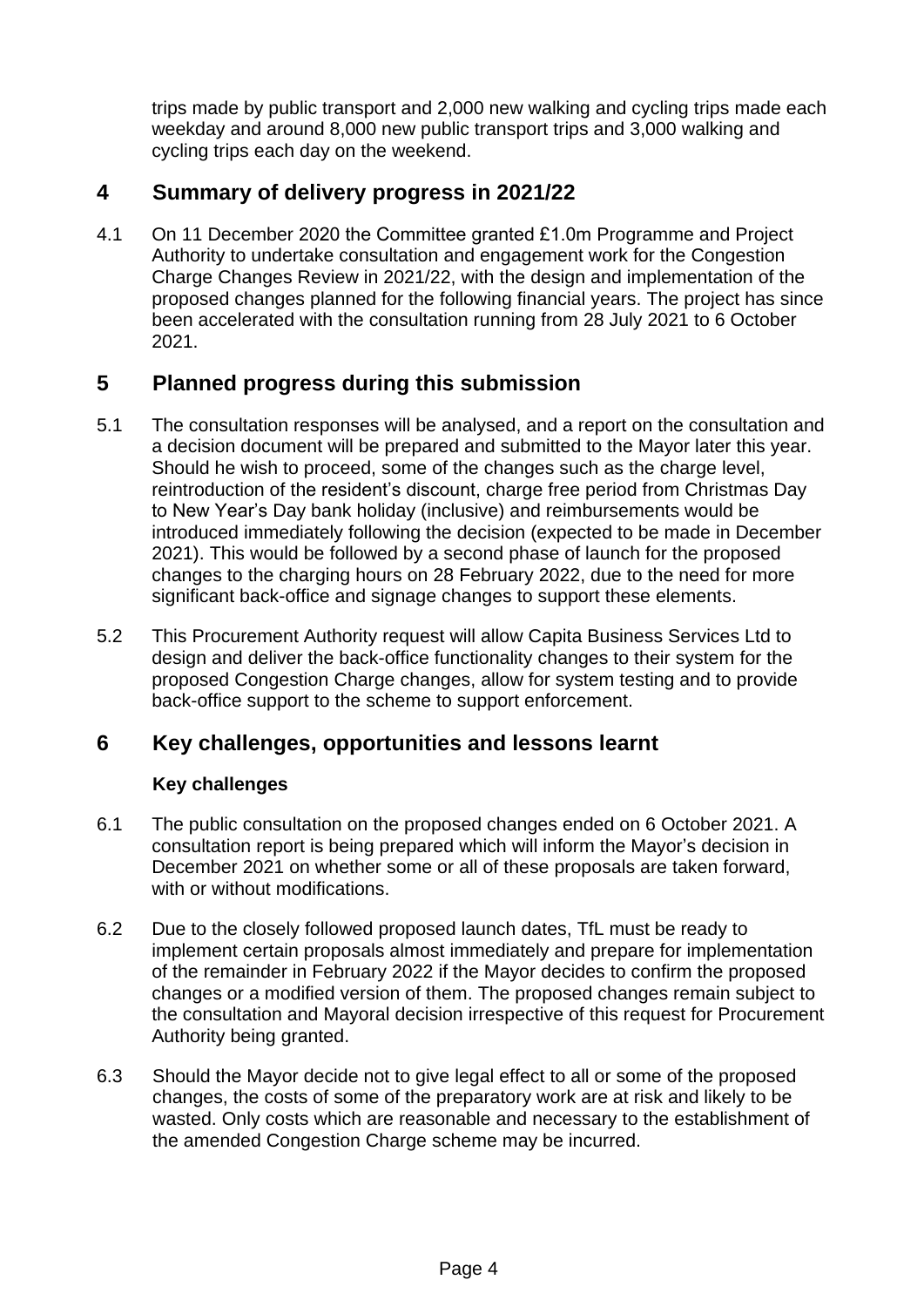- 6.4 It is considered necessary to undertake certain preparatory activities prior to Mayoral decision so that the proposed implementation timetable may be met. This timetable has been set having regard to factors such as the scheme's objectives, the impact of the changes on certain groups (for example, re-opening the residents' discount to new applicants) and operational requirements. Considered within the context of the net proceeds of the Congestion Charge scheme and proposed timetable for implementation, it is likely that the 'at risk' costs will be incurred reasonably and by necessity.
- 6.5 We will ensure that any specific activity for which Procurement Authority is given falls within the scope of TfL's powers to undertake preparatory work and that it is reasonable and necessary to incur costs in doing so.

# **7 Equality Implications**

- 7.1 Section 149 of the Equality Act 2010 (the Public Sector Equality Duty) provides that, in the exercise of their functions, public authorities must have due regard to the need to:
	- (a) eliminate discrimination, harassment, victimisation and any other conduct that is prohibited by or under the Equality Act 2010;
	- (b) advance equality of opportunity between persons who share a relevant protected characteristic and persons who do not share it; and
	- (c) foster good relations between persons who share a relevant protected characteristic and persons who do not share it.
- 7.2 An Integrated Impact Assessment has been prepared in respect of the proposed changes and forms part of the consultation materials. It will be taken into account by the Mayor when deciding whether to proceed with the proposals.
- 7.3 In addition, TfL will comply with Section 17 of the Crime and Disorder Act 1998 and will consider how to reduce the risk of crime, including acts of terrorism, in their plans, projects and activities.

## **8 Financial Implications**

- 8.1 On 11 December 2020 the Committee granted delegated Programme and Project Authority of £1.0m to undertake consultation and engagement work for the Congestion Charge Changes Review in 2021/22, with the design and implementation of the proposed changes planned for the following financial years.
- 8.2 A total of £6.2m is included in the Budget, as approved by the Board on 28 July 2021, for spend in 2021/22. Due to the project acceleration this expenditure was not included in the submission to the Committee in December 2020, however, the change to a bus operator financed model for the 'Grid to Gate' bus electrification project allows for a transfer of authority within the portfolio for this financial year.
- 8.3 In July 2020, the Committee approved additional Procurement Authority to extend and vary the contract with Capita Business Services Ltd for the development of the back-office system elements for the existing and planned air quality projects to 2025/26.